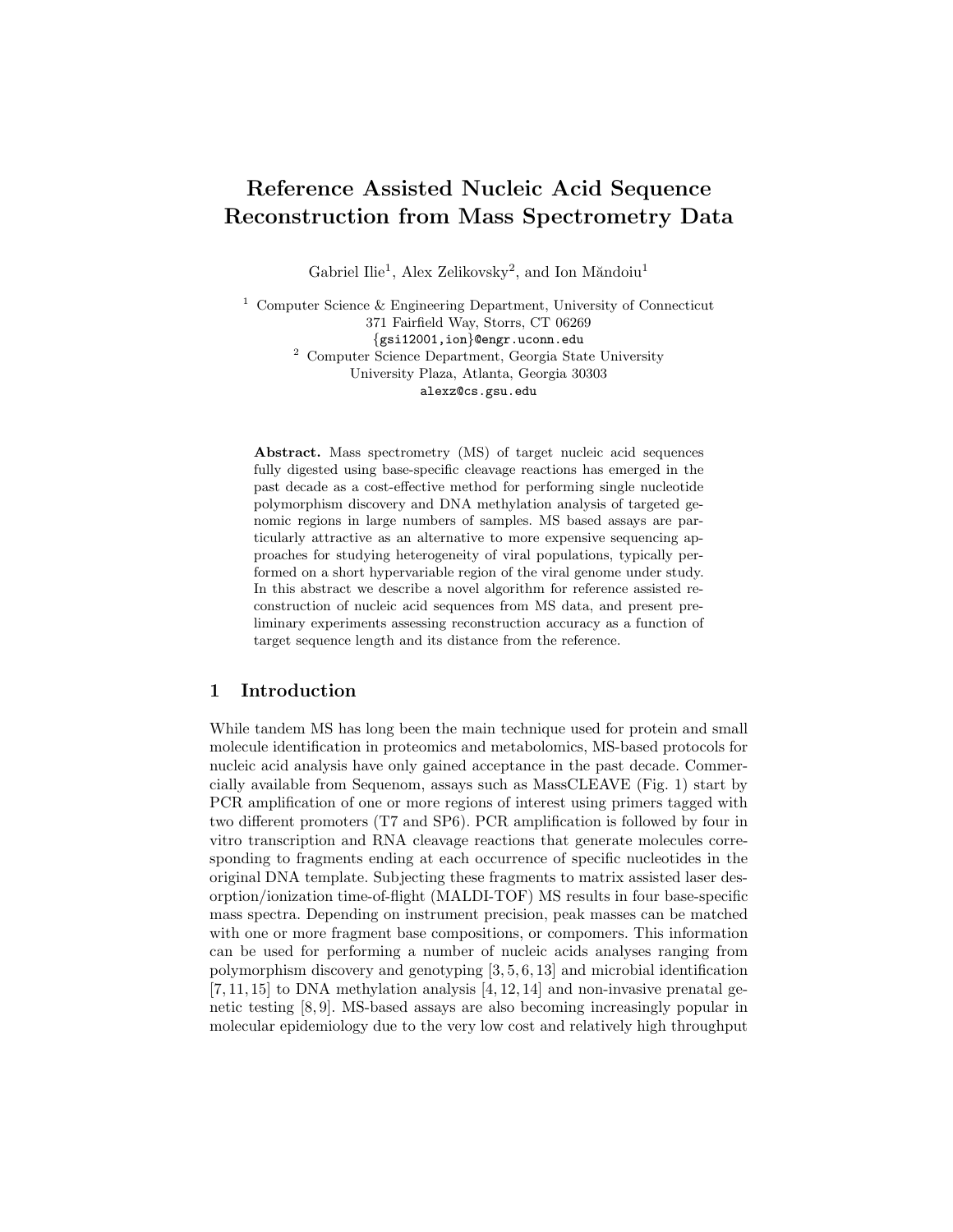(384 reactions in less than one hour for a single MassARRAY system) compared to next-generation sequencing. They are a particularly good fit for studying heterogeneity of viral populations, since virus genomes are small and have even smaller hypervariable regions of common interest. For example, most studies of the Hepatitis C Virus (HCV) focus on a single viral amplicon containing the  $\approx$ 290bp long Hypervariable region 1 (HVR1). This region is sufficient for estimating several population genetics parameters of interest. Analysis of genetic heterogeneity of hepatitis viruses is useful for tracing the route of transmission and the geographical migration of hepatitis carriers [1] and is essential for outbreak analysis [10] and differentiation between acute and chronic forms of the disease [2].

In this abstract we describe a novel algorithm for reference assisted reconstruction of nucleic acid sequences from MS data. Our algorithm has three main stages. In the first stage we identify fragments of the reference sequence that are unambiguously supported by MS data and thus are very likely to be present in the unknown target sequence. In the second stage we use a branch-and-bound approach to fill in remaining gaps and generate a set of candidate sequences consistent with the MS data. Finally, in the third stage we rank candidate sequences based on the total relative error of matches between masses in the experimental MS data and compomers in theoretical spectra, efficiently computed via linear programming. Preliminary experimental results on simulated data show that the true target sequence is almost always ranking the highest among the generated candidate sequences. In a significant percentage of testcases (that decreases with target length and distance from the reference) the true target is the unique candidate with highest rank, resulting in unambiguous reconstructions.

## 2 Problem formulation

Let  $\Sigma = \{A, C, G, T\}$  denote the DNA alphabet. We define a *compomer* to be the base composition (the multiset of bases) of a fragment obtained from performing any of the four cleavage reactions, and refer to a compomer obtained by cleaving the sequence at base  $\alpha \in \Sigma$  as an  $\alpha$ -compomer. The compomer spectrum of a given sequence refers to the multiset of compomers obtained by performing the four base-specific cleavage reactions in silico. We denote by  $\mathcal{CS}_{\alpha}(s)$ the compomer spectrum of a sequence s digested at cut base  $\alpha \in \Sigma$ , and by  $CS(s) = (CS_{\alpha}(s))_{\alpha \in \Sigma}$  the compomer spectra obtained by performing all four cleavage reactions.

We assume that the biological sample consists of copies of a single DNA sequence, referred to as the target. The target sequence is typically obtained from a more complex biological sample via PCR. Thus, we will assume that short prefix and suffix sequences of the target (corresponding to PCR primers) are known. The remaining target sequence is unknown but assumed to be within a small edit distance of a known *reference* sequence. We denote by  $\mathcal{MS}_{\alpha}$  the experimental mass spectrum obtained by base-specific cleavage of the target at cut base  $\alpha \in \Sigma$ , and by  $\mathcal{MS} = (\mathcal{MS}_{\alpha})_{\alpha \in \Sigma}$  the MS spectra obtained by perform-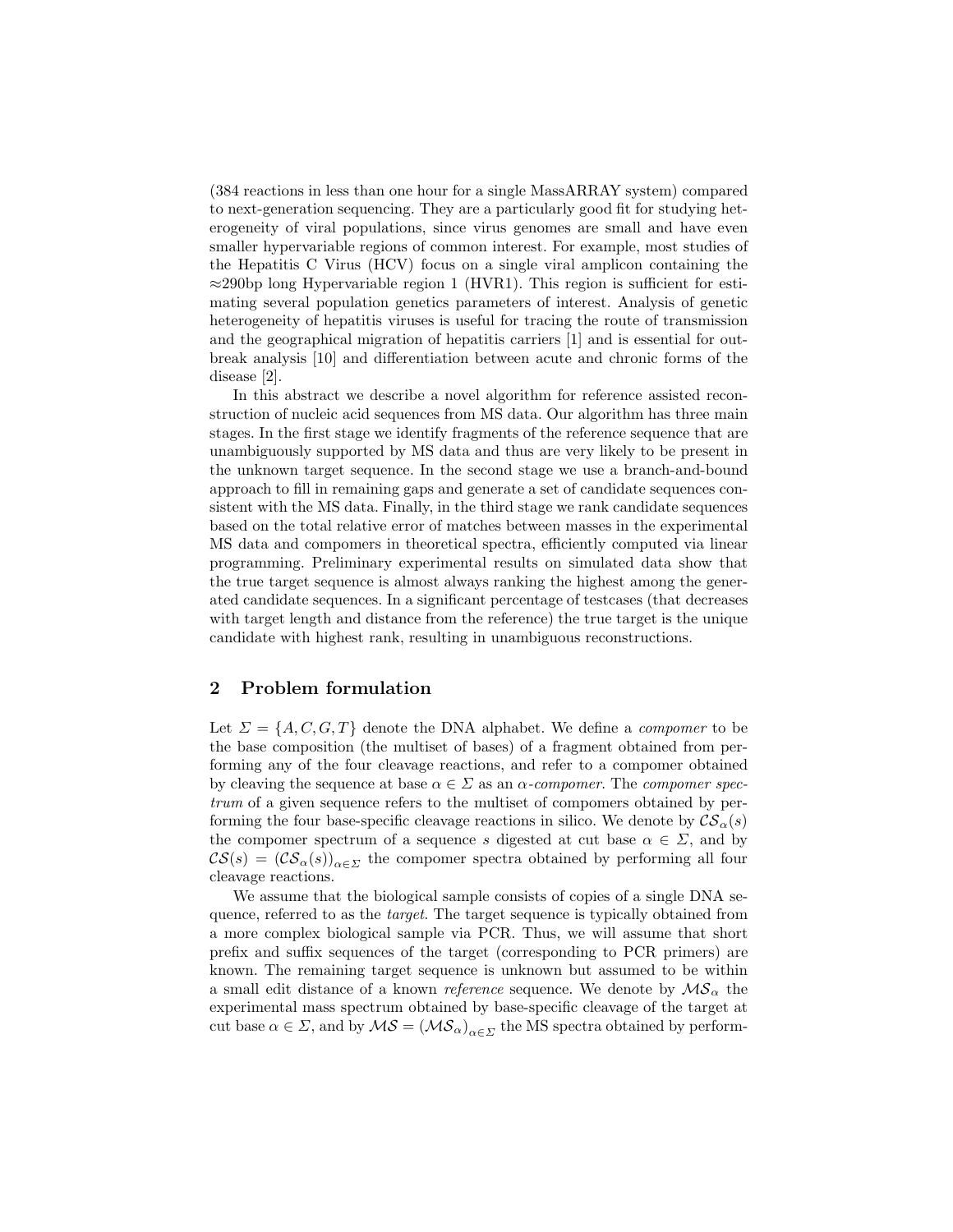

Fig. 1. MassCLEAVE assay for MS-based nucleic acid sequence analysis

ing all four cleavage reactions. Due to limitations of current mass spectrometers some fragments, e.g., cleavage products with mass smaller than some minimum detection threshold  $m_0$ , may not be detected by the instrument. Furthermore, detected masses are noisy. We assume that the signed relative errors follow a normal distribution with mean 0 and known standard deviation, e.g.,  $\sigma = 0.0001$ .

In this abstract we further assume that (a) each target compomer with mass above the minimum detection threshold  $m_0$  is detected (no missing peaks), and thus must be explained by a mass in  $\mathcal{MS}$ , and (b) all masses in  $\mathcal{MS}$  represent compomers of the target (no extraneous peaks). If a compomer  $c$  with mass  $m(c) \geq m_0$  is matched to a mass m in  $\mathcal{MS}$ , the *relative error* is defined as

$$
\eta(c,m) = \left| \frac{m}{m(c)} - 1 \right| \tag{1}
$$

Using minimization of the total relative error as optimization objective, we formulate the reconstruction problem as follows:

#### Reference assisted sequence reconstruction from MS data

Given: reference sequence r including position of PCR primers, mass spectra  $MS$ , instrument parameters  $m_0$  and  $\sigma$ , and maximum edit distance D

**Find:** Target sequence t flanked by the known PCR primers that is within edit distance D of r and yields a matching of compomers of  $CS(t)$  to masses of  $\mathcal{MS}$ with minimum total relative error.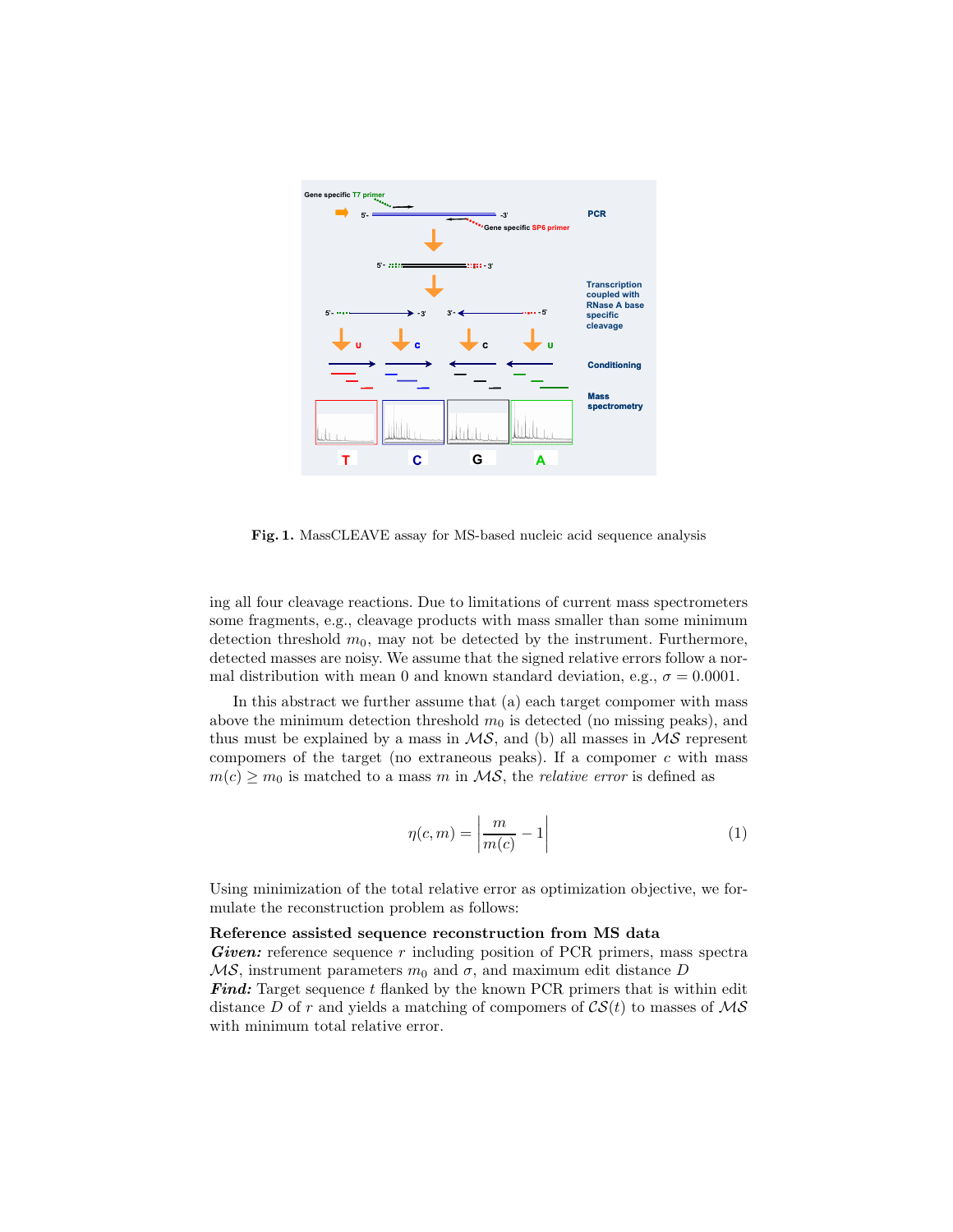## 3 The algorithm

A na¨ıve algorithm for solving the reference assisted sequence reconstruction problem would be to generate all sequences within an edit distance of D of the reference and compute the minimum total relative error for matching the compomers of each of these sequences to the masses in  $\mathcal{MS}$ . As shown in Section 3.3, computing the minimum total relative error over all possible matchings of compomers to experimentally determined masses can be done efficiently by using linear programming. However, the number of sequences within edit distance  $D$  of the target grows exponentially with  $D$ , so the naïve algorithm becomes impractical for all but very small values of D. Below we present a more scalable algorithm that has three main stages. In the first stage we identify fragments of the reference sequence that are unambiguously supported by MS data and thus are very likely to be present in the unknown target sequence. In the second stage we use a branch-and-bound approach to fill in remaining gaps and generate a set of candidate sequences consistent with the MS data. Finally, in the third stage we rank candidate sequences based on their total relative error computed via linear programming. The following subsections detail each stage of the algorithm.

#### 3.1 Finding strongly supported regions of the reference

Under the assumption that the signed relative errors are normally distributed with mean 0 and standard deviation  $\sigma$ , by Chebyshev's inequality we get that

$$
\mathcal{P}\left(\eta(c,m)\geq\varepsilon\right)=\mathcal{P}\left(\left|\frac{m}{m(c)}-1\right|\geq\varepsilon\right)\leq\frac{\sigma^2}{\varepsilon^2}\tag{2}
$$

A detectable compomer  $c \in \mathcal{CS}_{\alpha}(r)$  is strongly matched to mass  $m \in \mathcal{MS}_{\alpha}$  if

$$
\eta(c,m) = \left| \frac{m}{m(c)} - 1 \right| < \varepsilon \tag{3}
$$

where  $\varepsilon = \frac{\sigma}{\sqrt{\tau}}$  is set based on a user specified parameter  $\tau$ , called *tolerance*, representing the probability upperbound in Chebyshev's inequality (2). A strong match between compomer  $c \in \mathcal{CS}_{\alpha}(r)$  and mass  $m \in \mathcal{MS}_{\alpha}$  is called unambigu*ous* if (i) c has multiplicity of 1 in  $\mathcal{CS}_{\alpha}(r)$ , (ii) c can be strongly matched in  $\mathcal{MS}_{\alpha}$ only to m, and (iii) m can be strongly matched in  $\mathcal{CS}_{\alpha}(r)$  only to c. The set  $M_{\alpha}$ of unambiguous matches of  $\alpha$ -compomers of r can be found efficiently by binary search. Let these matches, indexed in non-decreasing order of their relative errors, be  $(c_1, m_1), \ldots, (c_n, m_n)$ . We iteratively apply Chebyshev's inequality with tolerance  $\tau$  to the running means of signed relative errors,

$$
X_i = \left( \left( \frac{m_1}{m(c_1)} - 1 \right) + \dots + \left( \frac{m_i}{m(c_i)} - 1 \right) \right) / i
$$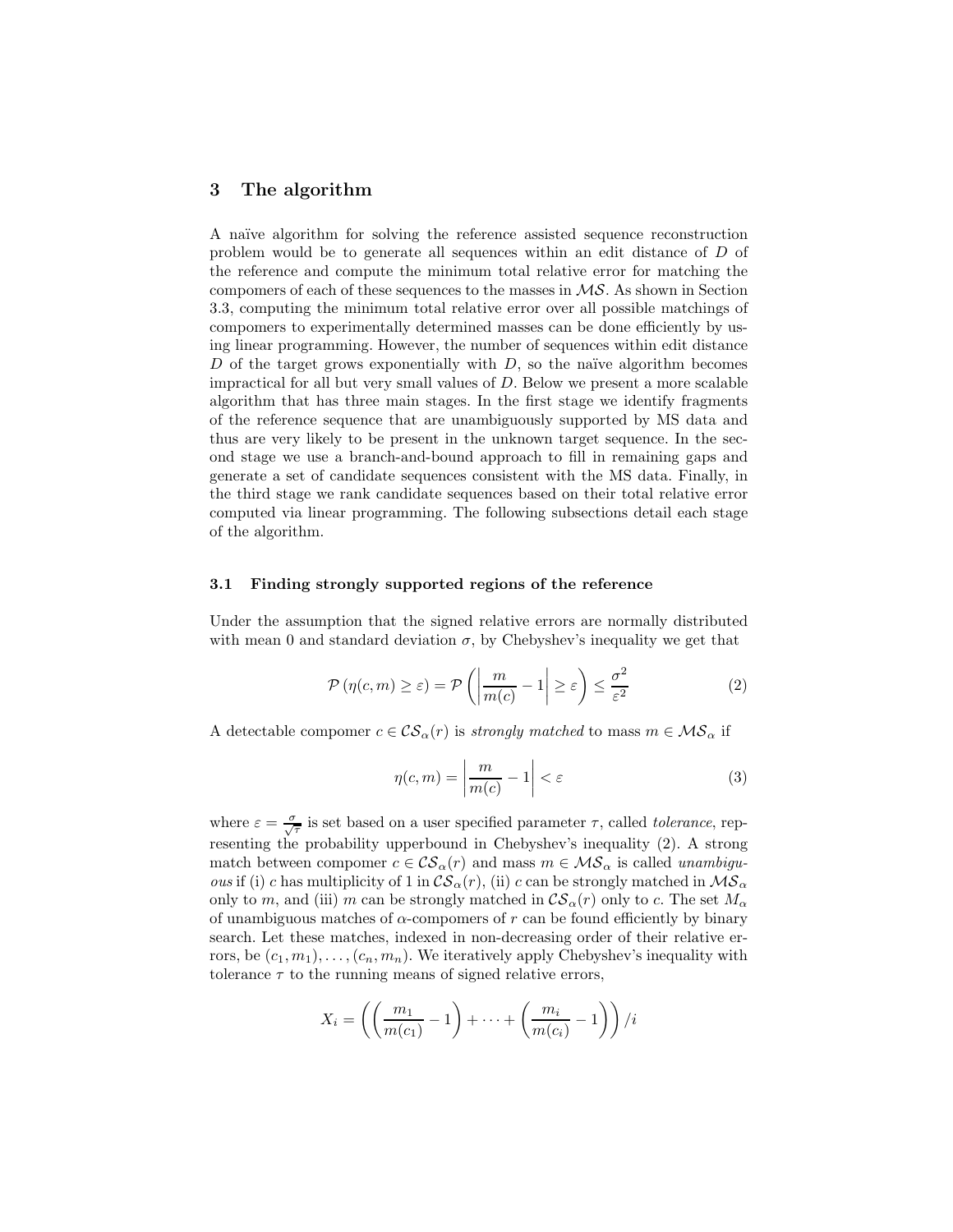which are normally distributed with mean 0 and standard deviation  $\sigma/\sqrt{i}$ . If the Chebyshev's inequality fails for index  $i$ , i.e., if

$$
|X_i| \ge \frac{\sigma}{\sqrt{i\tau}}\tag{4}
$$

then the match  $(c_i, m_i)$  is removed from  $M_\alpha$ . Finally, a position in the reference sequence is marked as having strong support if all detectable compomers overlapping it can be strongly matched and at least one of these matches is in  $\cup_{\alpha \in \Sigma} M_{\alpha}$ . Positions within PCR primers are automatically marked as having strong support.

#### 3.2 Generating candidate targets by branch-and-bound

The target sequence is assumed to match the reference at all positions identified in first stage to have strong support from the MS data. In the second stage we use a branch-and-bound approach to fill in remaining gaps one base at a time, in from left to right order. Since most of the time we expect the target sequence to match the reference, we first try using the reference base to fill in the current position. When backtracking from the first choice we try all possible mutations, up to a total of  $D$ , first substitutions, then deletion and insertions. For each choice we check for support of newly created detectable compomers, using a Chebyshev test with tolerance  $\tau$  on the running means of signed relative errors of closest matches, similar to Section 3.1. If the test fails the search is pruned, resulting in a significant speed-up and a reduced number of candidate sequences compared to exhaustively generating all sequences within edit distance D of the reference.

#### 3.3 Scoring candidates by linear programming

For each candidate target sequence  $t$  we compute the matching with minimum total relative error via linear programming. Under the assumption that there are no missing or extraneous peaks, in a feasible matching each detectable compomer  $c \in \mathcal{CS}_{\alpha}(t)$  must be matched to exactly one of the masses in  $\mathcal{MS}_{\alpha}$ , and each mass  $m \in \mathcal{MS}_{\alpha}$  must be matched to at least one detectable compomer  $c \in \mathcal{CS}_{\alpha}(t)$ . For each  $c \in \mathcal{CS}_{\alpha}$  and  $m \in \mathcal{MS}_{\alpha}$ , let  $x_{c,m}$  be a variable that is set to 1 if compomer c is matched to mass c and to 0 otherwise. Then, the minimum total relative error of a feasible matching is given by  $\sum_{\alpha \in \Sigma} z_{\alpha}$ , where  $z_{\alpha}$  is the optimum objective value of the following linear program (integrality of the solution follows from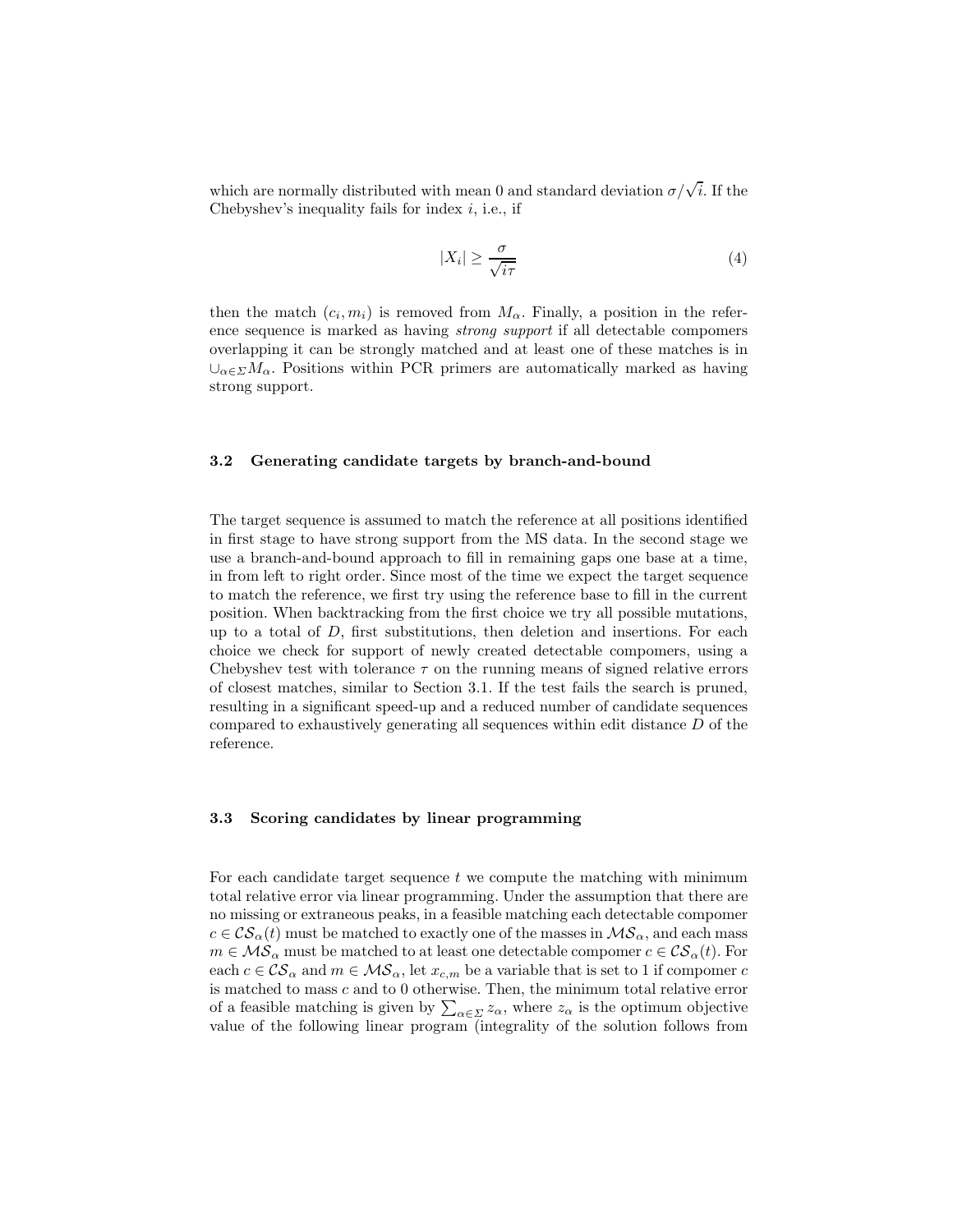total unimodularity):

Minimize:

$$
z_{\alpha} = \sum_{c \in \mathcal{CS}_{\alpha}} \sum_{m \in \mathcal{MS}_{\alpha}} \eta(c, m) x_{c, m}
$$

Subject to:

$$
\sum_{m \in \mathcal{MS}_{\alpha}} x_{c,m} = 1, \quad \forall c \in \mathcal{CS}_{\alpha}
$$

$$
\sum_{c \in \mathcal{CS}_{\alpha}} x_{c,m} \ge 1, \quad \forall m \in \mathcal{MS}_{\alpha}
$$

$$
0 \le x_{c,m} \le 1, \quad \forall c \in \mathcal{CS}_{\alpha}, m \in \mathcal{MS}_{\alpha}
$$

## 4 Experimental Results

#### 4.1 Simulation setup

We generated reference sequences uniformly at random, varying the length between 100bp and 500bp with an increment of 50bp. Target sequences were generated by inserting at random one or two mutations. For single mutation experiments we generated ten references for each length, and for each of these references we exhaustively generated all target sequences which are different by one deletion, one substitution, or one insertion. For two mutation experiments we generated 100 references for each length, and for each reference we generated one target sequence by inserting two random mutations. Consistent with current parameters of Sequenom technology, the simulated MS data was generated using a minimum detection threshold  $m_0$  of 1400Da and a standard deviation on relative errors  $\sigma$  of 0.0001. For comparison, we also ran single mutation experiments with error free MS data ( $\sigma = 0$ ). The tolerance parameter  $\tau$  used by our reconstruction algorithm was set to 0.01 for noisy data and to 0 for error free data.

#### 4.2 Results

Table 1 gives the percentage of testcases for which the target is included among the list of candidate sequences with minimum total relative error, which we refer to as sensitivity. For single substitutions and deletions sensitivity is 100% for reconstruction from both error free and noisy MS data generated with  $\sigma =$ 0.0001. For single insertions, sensitivity is at least 99.97% for any fixed reference sequence length, with an average of 99.99% over all experiments. In experiments with  $D = 2$ , sensitivity is 98% or higher over testcases generated with any fixed reference sequence length and mutation type, with an overall average of 99.78%.

However, the algorithm's reconstruction is not always unique since there can be multiple candidate sequences with minimum LP score  $\sum_{\alpha \in \Sigma} z_{\alpha}$ . Figure 2 shows the percentage of testcases for which the algorithm's reconstruction is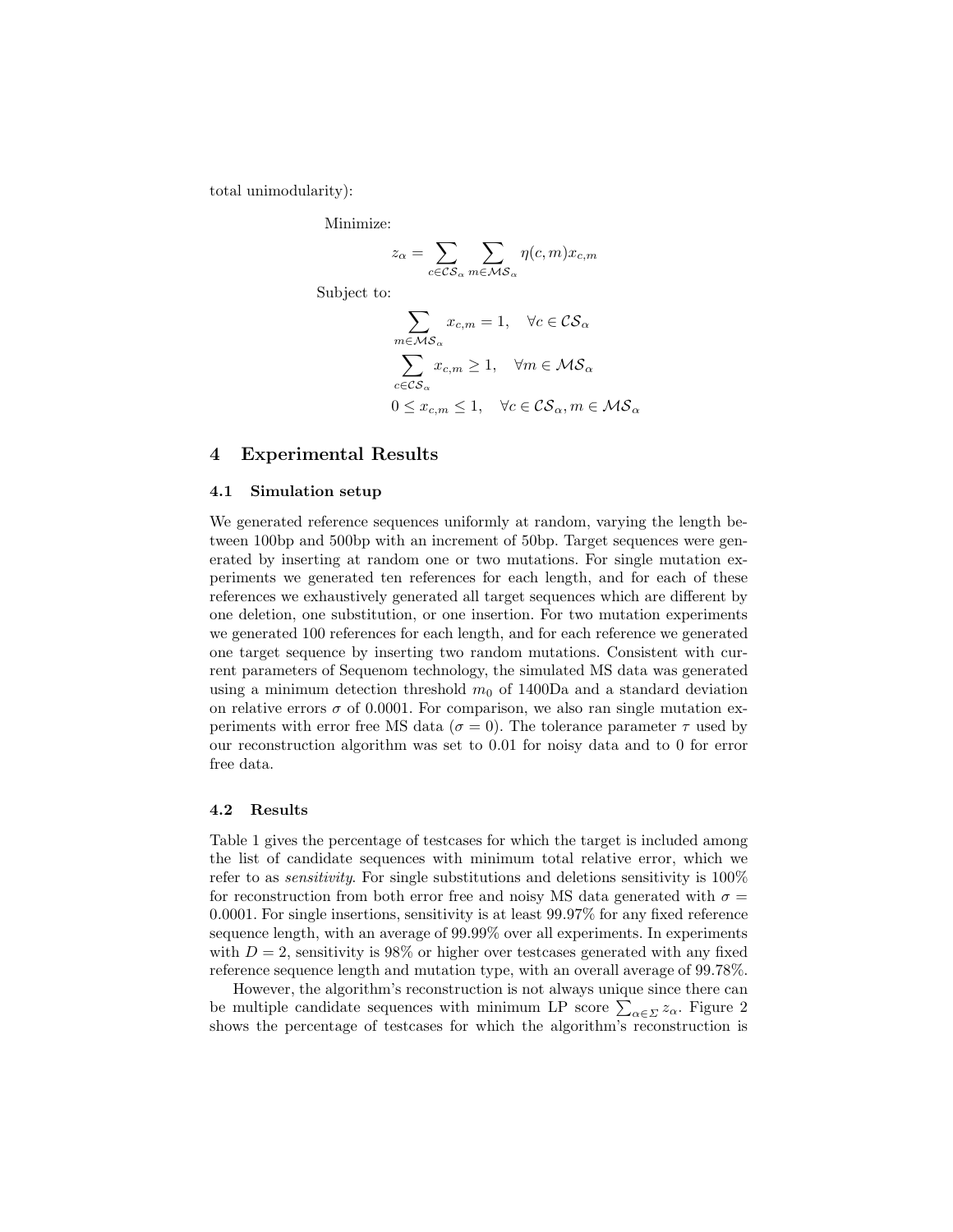| Target length                      |      | 100 150 | <b>200</b> | 250 | 300 | 350 | 400 | 450 | 500                                               |
|------------------------------------|------|---------|------------|-----|-----|-----|-----|-----|---------------------------------------------------|
| 1 substitution, $\sigma = 0$       |      |         | 100        | 100 | 100 | 100 | 100 | 100 | 100                                               |
| 1 deletion, $\sigma = 0$           |      | 100 100 | 100        | 100 | 100 | 100 | 100 | 100 | 100                                               |
| 1 insertion, $\sigma = 0$          |      |         |            |     |     |     |     |     | 100 100 99.98 99.98 99.97 99.98 99.99 99.99 99.99 |
| 1 substitution, $\sigma = 0.0001$  | 100. | 100     | 100        | 100 | 100 | 100 | 100 | 100 | 100                                               |
| 1 deletion, $\sigma = 0.0001$      | 100. | -100    | 100        | 100 | 100 | 100 | 100 | 100 | 100                                               |
| 1 insertion, $\sigma = 0.0001$     |      |         |            |     |     |     |     |     | 100 100 99.98 99.98 99.97 99.98 99.99 99.99 99.99 |
| 2 deletions, $\sigma = 0.0001$     | 99   | -100    | 100        | 99  | 99  | 100 | 100 | 100 | 100                                               |
| 2 insertions, $\sigma = 0.0001$    |      | 100 100 | 99         | 100 | 100 | 100 | 100 | 100 | 100                                               |
| 2 substitutions, $\sigma = 0.0001$ | 98   | 100     | 100        | 100 | 100 | 100 | 100 | 100 | 100                                               |

Table 1. Percentage of testcases for which the true target has minimum total relative error among all candidates.

unique. As expected, this percentage is higher for shorter sequences, and gradually decreases with target sequence length for any fixed mutation type and distance threshold D. Targets that are the result of single insertions in the reference sequence have a percentage of unique reconstructions from noisy MS data varying from 75% for sequence lengths of 100bp to 56% for sequence lengths of 500bp. This is significantly lower than the percentage of unique reconstructions for targets obtained by single substitution (90% to 79%), respectively deletions (90% to 75% for the same sequence length range). For single mutation experiments, the percentage of unique reconstructions from noisy data generated with  $\sigma = 0.0001$  is only slightly lower than that of reconstructions from error free data, suggesting that the algorithm is robust to levels of noise typical of current technology. On the other hand, reconstruction uniqueness drops significantly for experiments with two mutations.

### 5 Conclusions

In this abstract we presented a novel algorithm for reference assisted reconstruction of nucleic acid sequences from MS data. The algorithm combines a heuristic preprocessing step that identifies regions of the reference sequence unambiguously supported by MS data with a branch-and-bound strategy to fill in remaining gaps and an LP-based algorithm for selecting candidate target sequences with minimum total relative error. Preliminary experiments on simulated MS data show that our algorithm has very high sensitivity (98% or higher) as measured by the percentage of testcases for which the target is included among the list of candidate sequences with minimum total relative error. Although the percentage of unique reconstructions is high for targets that differ from the reference by single substitutions or deletions (90% to 75%, depending on sequence length), it drops significantly for single insertions and multiple mutation events. In ongoing work we are extending the algorithm to relax the assumptions of no missing/extraneous peaks and to use peak intensities for further reducing reconstruction ambiguity.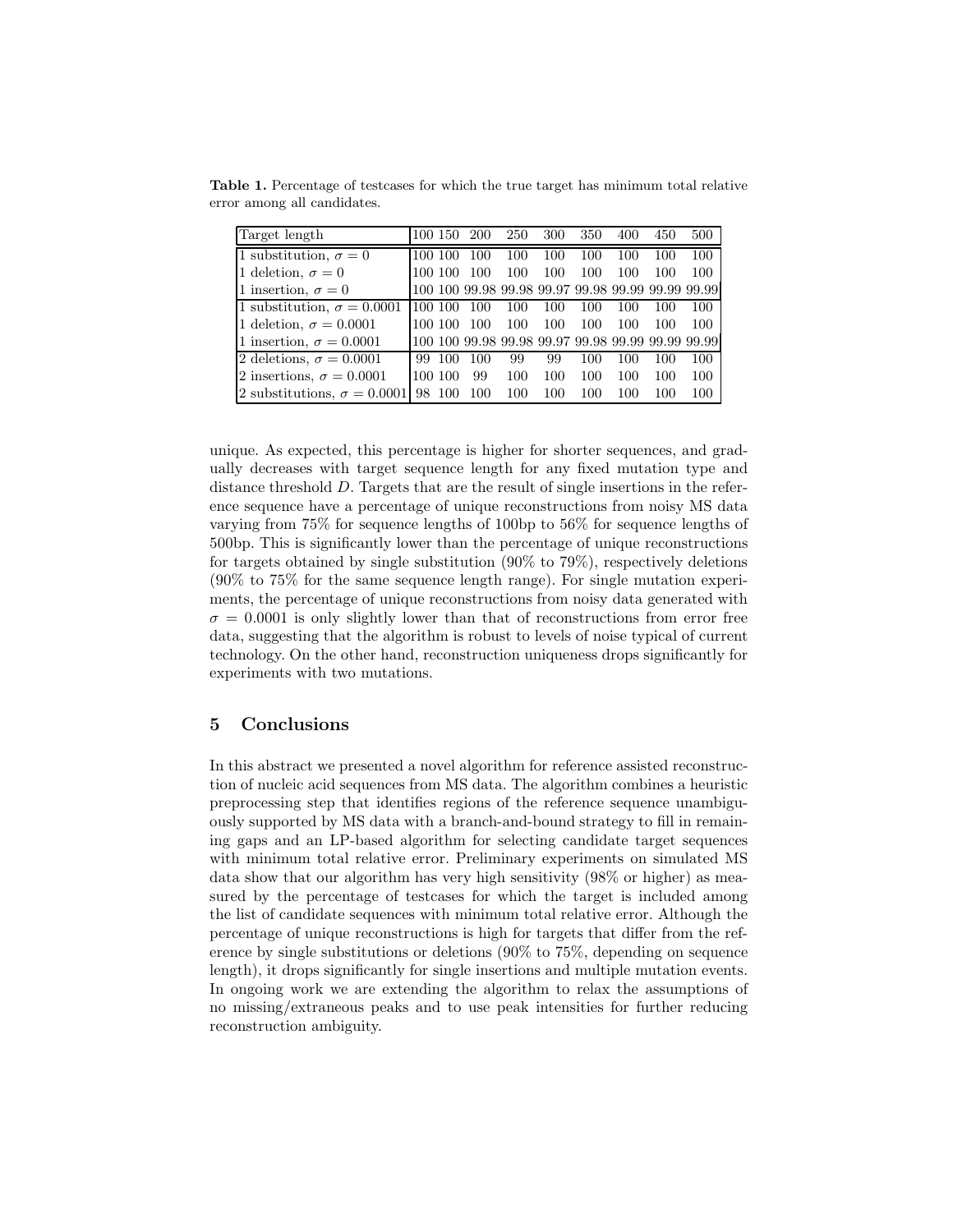

Fig. 2. Percentage of unique reconstructions as a function of target sequence length.

## Acknowledgments

This work has been partially supported by Collaborative Research Grant AG110891 from Life Technologies, awards IIS-0916401 and IIS-0916948 from NSF, and Agriculture and Food Research Initiative Competitive Grant no. 201167016- 30331 from the USDA National Institute of Food and Agriculture.

## References

- 1. Alexopoulou, A., Dourakis, S.: Genetic heterogeneity of hepatitis viruses and its clinical significance. Current drug targets-inflammation  $\&$  allergy 4(1), 47–55 (2005)
- 2. Astrakhantseva, I., Campo, D., Araujo, A., Teo, C.G., Khudyakov, Y., Kamili, S.:
- 3. Böcker, S.: SNP and mutation discovery using base-specific cleavage and MALDI-TOF mass spectrometry. In: Proc. ISMB. pp. 44–53 (2003)
- 4. van den Boom, D., Ehrich, M.: Mass spectrometric analysis of cytosine methylation by base-specific cleavage and primer extension methods 507 (2008)
- 5. Ehrich, M., Bëcker, S., van den Boom, D.: Multiplexed discovery of sequence polymorphisms using base-specific cleavage and MALDI-TOF MS. Nucleic Acids Res 33(4), e38 (2005)
- 6. Krebs, S., Medugorac, I., Seichter, D., Förster, M.: RNaseCut: a MALDI mass spectrometry-based method for SNP discovery. Nucleic Acids Res 31(7), e37 (2003)
- 7. Lefmann, M., Honisch, C., Böcker, S., Storm, N., von Wintzingerode, F., Schlötelburg, C., Moter, A., van den Boom, D., Göbel, U.: Novel mass spectrometry-based tool for genotypic identification of mycobacteria. J Clin Microbiol 42(1), 339–46 (2004)